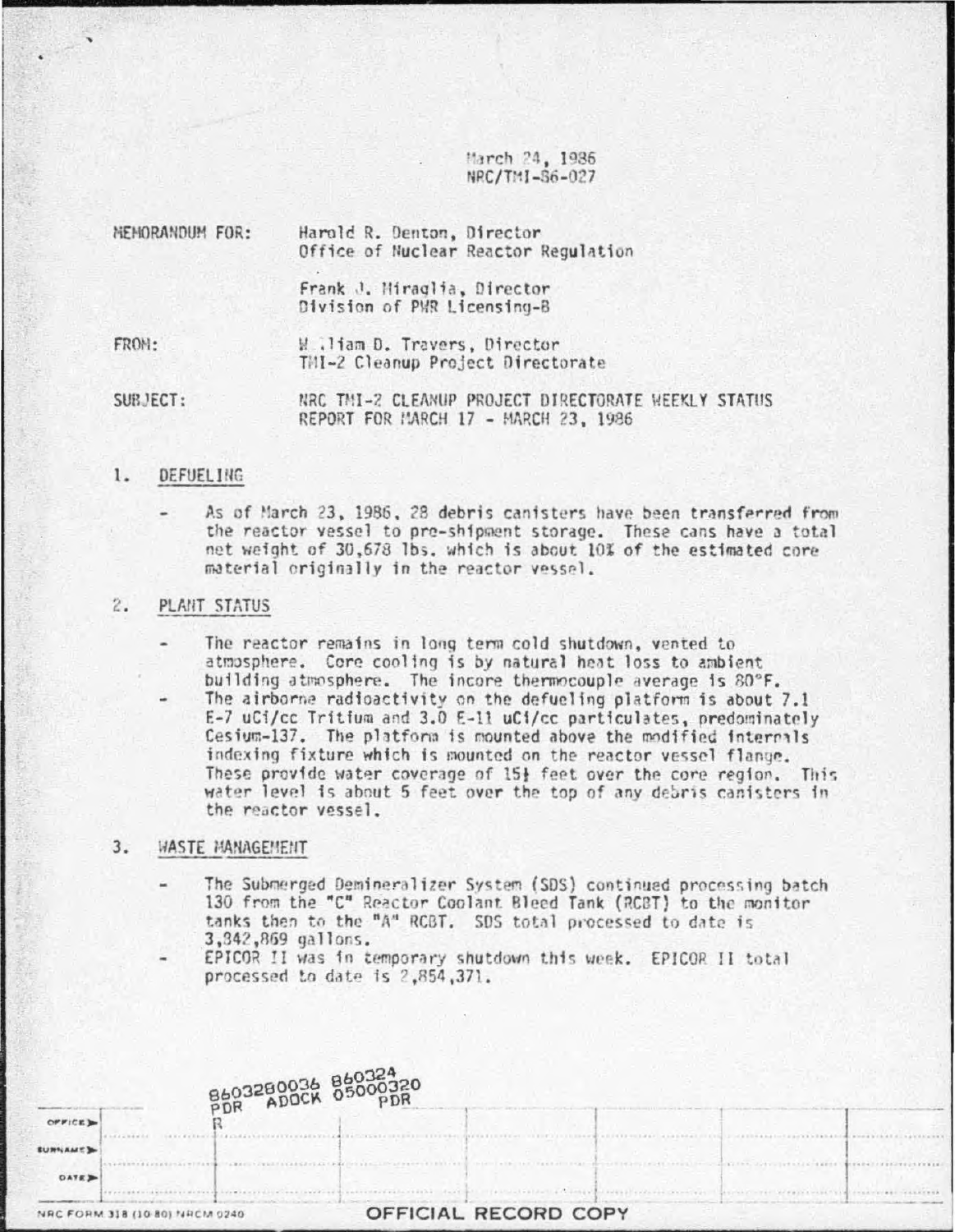Harold R. Denton Frank J. Miraglia

 $\mathfrak{t}$ 

## ENVIRONMENTAL MONITORING 4.

- US Environmental Protection Agency (EPA) sample analysis results show TMI site liquid effluents to be in accordance with requlatory limits. NRC requirements, and the City of Lancaster Agreement.
- TMI water samples taken by EPA at the plant discharge (includes TMI-1 and TMI-2) to the river consisted of seven daily composite samples taken from March 1 through Narch 3, 1986. A gamma scan detected no reactor related activity.
- These EPA samples are then sent to Pennsylvania Department of Environmental Resources (PA-DER) for determination of Tritium, gross Alpha emitters and gross beta emitters. These data are normally available about two months from sampling. Unit 1's resumed operation is accompanied by normal releases of fission and activation products, which are allowed by Technical Specifications. Tritium is the only isotope released in detectable quantities. The average concentrations reported in the TMI-1 Effluent Summary for October - December 1985 (244 pCi/l, 350 pCi/l, 1700 pCi/l) were consistent with the PA-DER Tritium values as detected in 20 of 92 daily outfall samples. These Tritium values are much less than 1/1,000 of the limit of 3,000,000 pCi/l.
- The Lancaster water sample taken at the water works intake and analyzed by EPA consisted of a seven day composited sample taken from Harch 2 through March 8. 1986. A gamma scan detected no reactor related radioactivity. No Tritium was detected during October - December 1985.
- The NRC outdoor airborne particulate sampler at the THI site collected a sample between March 13, and 20, 1986. No reactor related radioactivity was detected. Analysis showed lodine-131 and Cesium-137 concentrations to be less than the lower limits of detectability.
- 5. AUXILIARY AND FUEL HANDLING BUILDING ACTIVITIES
	- Installation of the balance of Defueling Water Cleanup System (DWCS) continued.
	- The Kelly vacuuming decontamination in the 281' elevation of the fuel handling building has resulted in the release of 75% of the general access areas from loose contamination controls.
	- The initial Seal Injection Valve Room (281' Auxiliary Building) entries on March 17 and 21 were judged to be successful in removing boron which built up on rubber and lead shielding installed in 1930-1931. The low pressure water flush proved the floor drain is operating.
- $6.$ NRC EVALUATIONS IN PROGRESS

|s

Technical Specification Change Request number 49.

- Recovery Operations Plan Change number 31.
- SDS Technical Evaluation and System Description Undate.
- Core Stratification Sample Safety Evaluation.

|  |  |  | OFFICE ) |
|--|--|--|----------|

 $\overline{c}$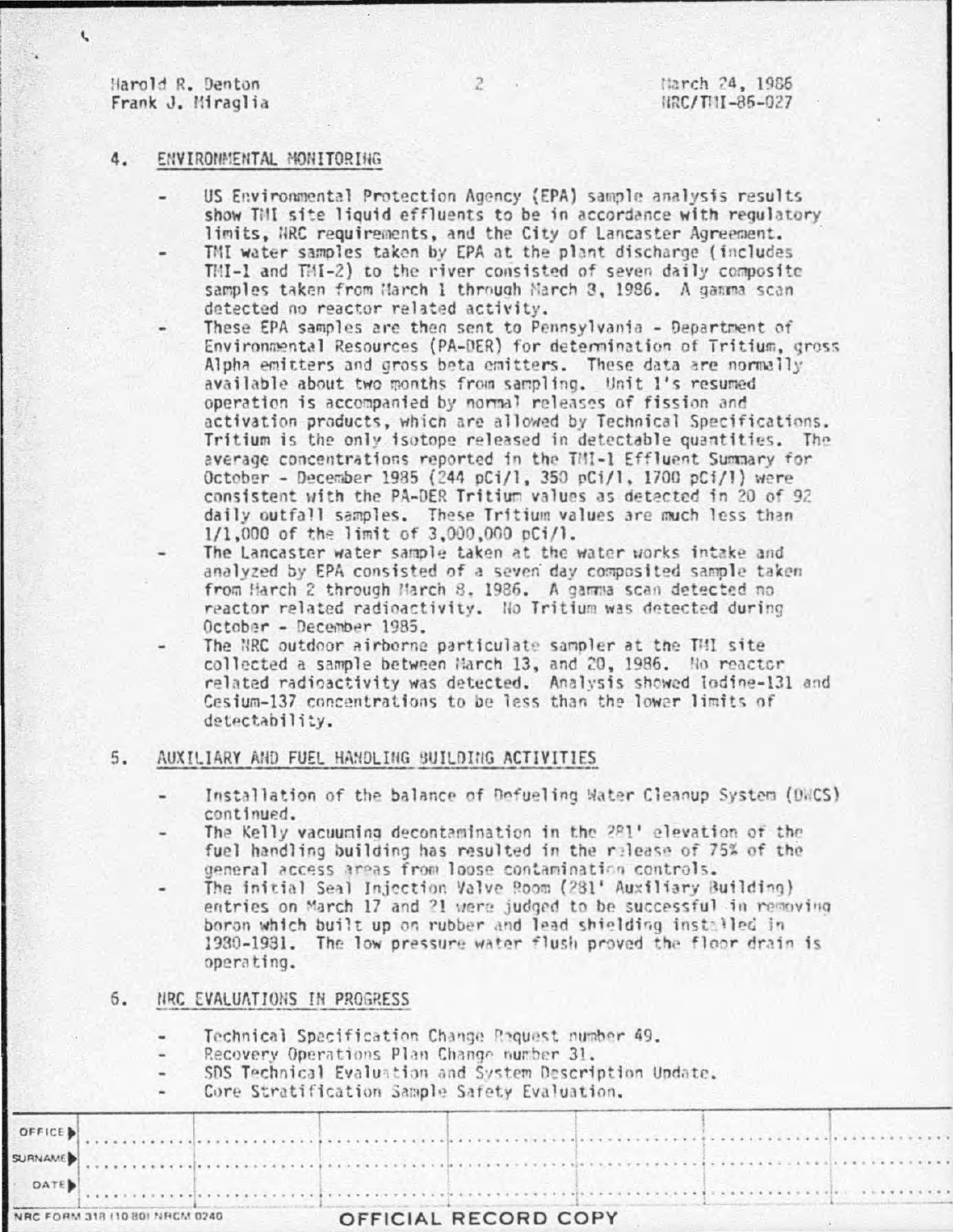Harold R. Denton Frank J. Miraglia

- Containment Air Control Envelope Technical Evaluation Report. Revision 5.
- Solid Waste Facility Technical Evaluation Report.
- Reactor Building Sump Criticality Safety Evaluation Report. a.
- TMI-2 Temporary Reactor Vessel Filtration System Safety Evaluation Report, Revision 1.

#### $7.$ PUBLIC MEETING

The next meeting of the Advisory Panel is scheduled for April 10, 1986 at the Holiday Inn, 23 South Second Street, Harrisburg, PA from 7:00 PM to 10:00 PM.

Persons desiring the opportunity to speak before the Advisory Panel are asked to contact Hr. Thomas Smithgall at 717-291-1042 or write to him at 2122 Marietta Avenue, Lancaster, PA 17603.

# ORIGINAL SIGNED BY: William D. Travers

William D. Travers Director TMI-2 Cleanup Project Directorate

| OFFICE  |                                |  |                      |  |
|---------|--------------------------------|--|----------------------|--|
| SURNAME |                                |  |                      |  |
| DATE    |                                |  |                      |  |
|         | NRC FORM 318 (10 80) NRCM 0240 |  | OFFICIAL RECORD COPY |  |